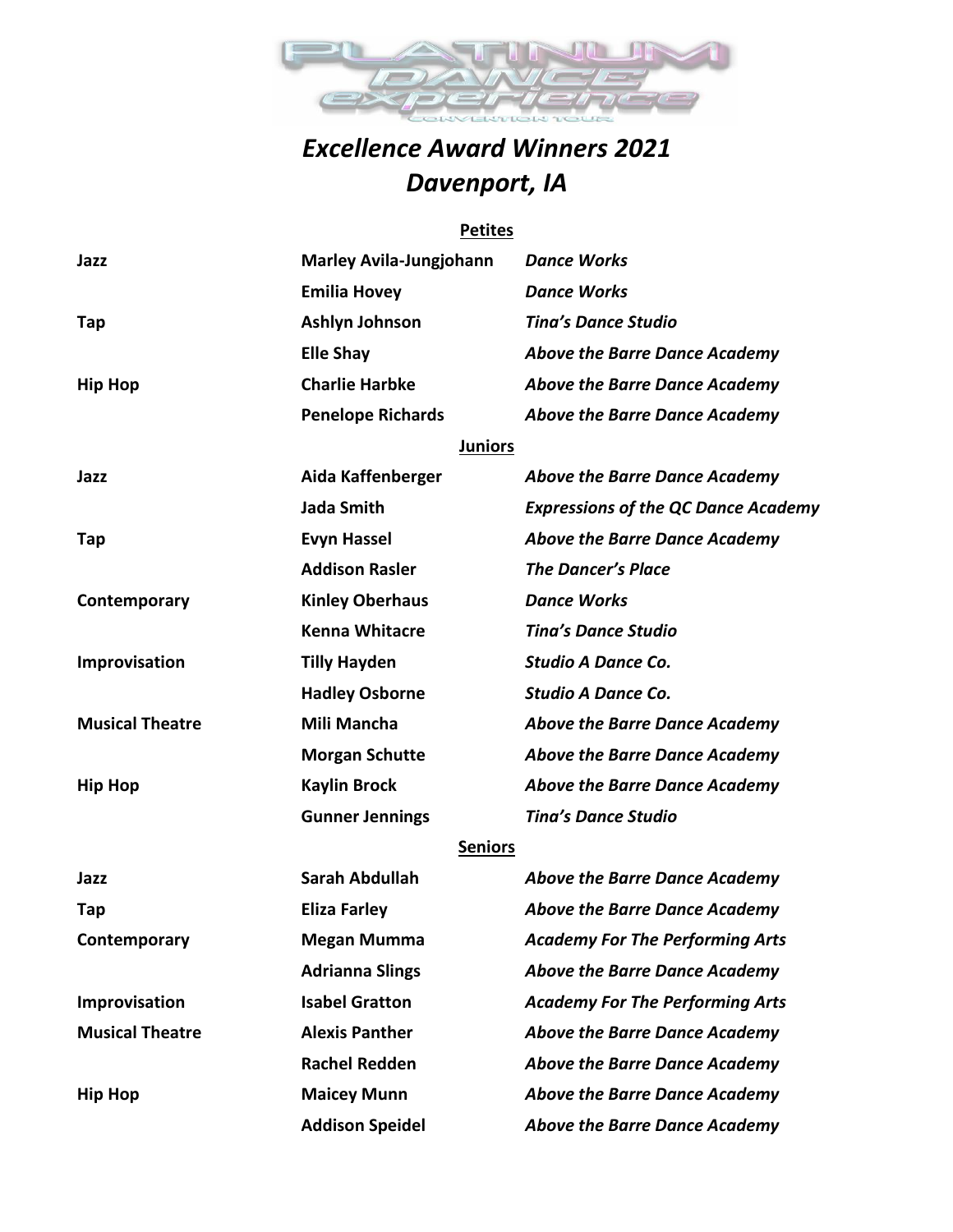

## *Scholarship Award Winners 2021 Davenport, IA* **Petites**

| <b>Halloween Costume</b>         | <b>Harper Mensen</b>      | <b>Academy For The Performing Arts</b>     |
|----------------------------------|---------------------------|--------------------------------------------|
|                                  | <b>Aubrianna Richard</b>  | <b>Academy For The Performing Arts</b>     |
| \$25 Gift Certificate            | <b>Emmalyn Day-Kenney</b> | <b>Academy For The Performing Arts</b>     |
|                                  | <b>Elle Shay</b>          | <b>Above the Barre Dance Academy</b>       |
| <b>Discovery Spotlight GC</b>    | <b>Maeve Fulrath</b>      | <b>Above the Barre Dance Academy</b>       |
|                                  | <b>Violet Purcell</b>     | <b>Above the Barre Dance Academy</b>       |
| <b>Quad Cities Dance Network</b> | <b>Charlie Harbke</b>     | <b>Above the Barre Dance Academy</b>       |
|                                  | <b>Aubrianna Richard</b>  | <b>Academy For The Performing Arts</b>     |
| <b>Improv Winner</b>             | <b>Maysen Harris</b>      | <b>Dance Works</b>                         |
|                                  | <b>Wyatt Peterson</b>     | <b>Tina's Dance Studio</b>                 |
| <b>Free Solo Certificate</b>     | <b>Sydnie Harris</b>      | <b>Dance Works</b>                         |
|                                  | Ashlyn Johnson            | <b>Tina's Dance Studio</b>                 |
| <b>Free PDC Scholarship</b>      | <b>Emilia Hovey</b>       | <b>Dance Works</b>                         |
|                                  | <b>Penelope Richards</b>  | <b>Above the Barre Dance Academy</b>       |
|                                  | <b>Juniors</b>            |                                            |
| <b>Halloween Costume</b>         | <b>Caitlin Goad</b>       | <b>Above the Barre Dance Academy</b>       |
|                                  | <b>Makennah Thieme</b>    | <b>Academy For The Performing Arts</b>     |
| \$25 Gift Certificate            | Camryn Boudi              | <b>Academy For The Performing Arts</b>     |
|                                  | <b>Hailey Eipers</b>      | Jenny's Dance Academy                      |
| <b>Discovery Spotlight GC</b>    | <b>Gunner Jennings</b>    | <b>Tina's Dance Studio</b>                 |
|                                  | Zaida Welch               | <b>Tina's Dance Studio</b>                 |
|                                  | <b>Kenna Whitacre</b>     | <b>Tina's Dance Studio</b>                 |
| <b>Quad Cities Dance Network</b> | <b>Kaylin Brock</b>       | <b>Above the Barre Dance Academy</b>       |
|                                  | <b>Claire Green</b>       | <b>The Dancer's Place</b>                  |
|                                  | Mili Mancha               | <b>Above the Barre Dance Academy</b>       |
| <b>Improv Winner</b>             | <b>Gunner Jennings</b>    | <b>Tina's Dance Studio</b>                 |
|                                  | <b>Hiliana Ruiz</b>       | <b>Dance Works</b>                         |
| <b>Opening # PDC</b>             | Zaida Welch               | <b>Tina's Dance Studio</b>                 |
| <b>Opening # Nationals</b>       | <b>Morgan Schutte</b>     | <b>Above the Barre Dance Academy</b>       |
|                                  | <b>Ashlyn Smith</b>       | <b>Expressions of the QC Dance Academy</b> |
| <b>Free Solo Certificate</b>     | <b>Kenna Whitacre</b>     | <b>Tina's Dance Studio</b>                 |
| <b>Free PDC Scholarship</b>      | <b>Jada Smith</b>         | <b>Expressions of the QC Dance Academy</b> |
| <b>Junior Apprenticeship</b>     | Aida Kaffenberger         | <b>Above the Barre Dance Academy</b>       |